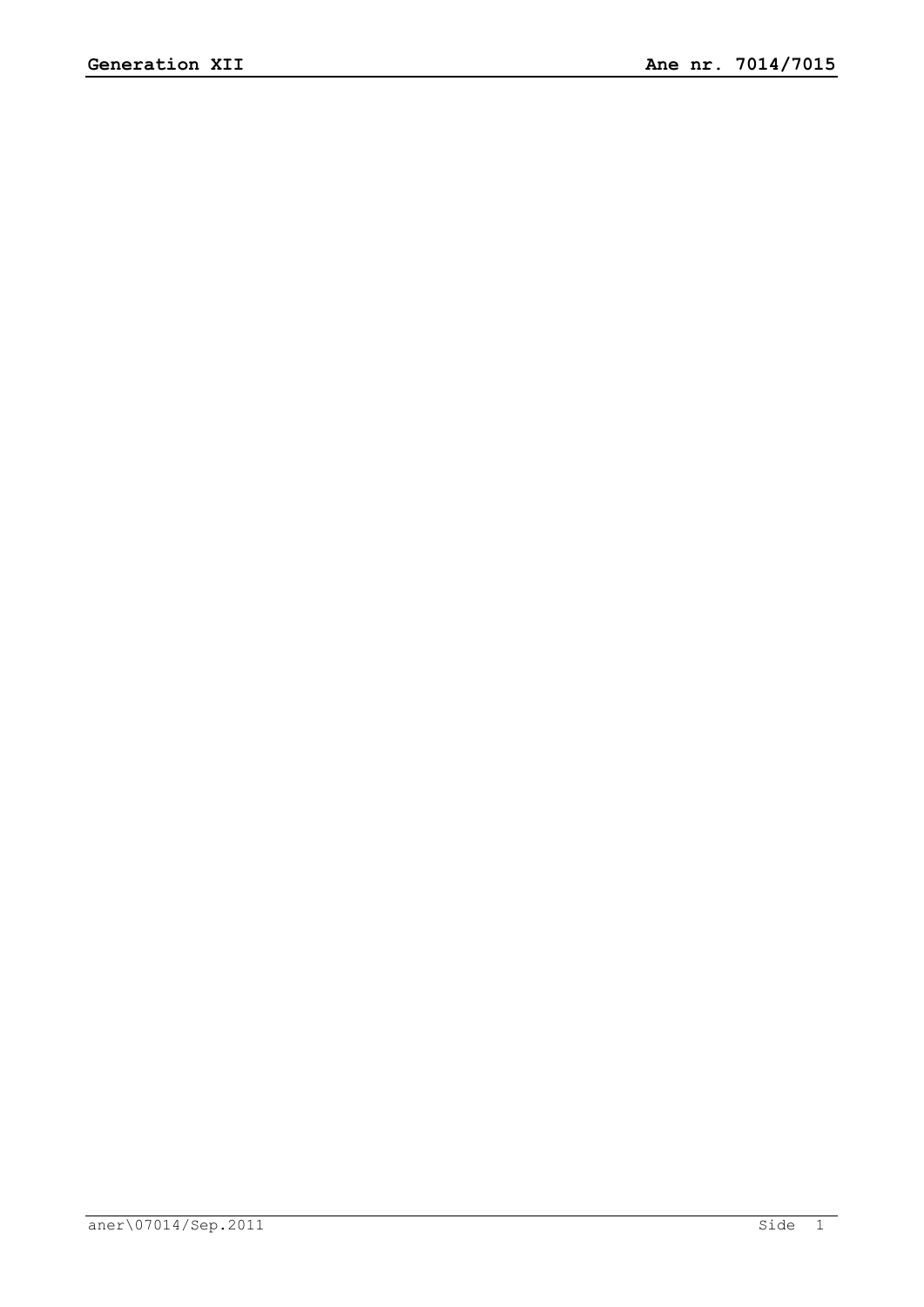

# JOANNES SMET & ANNA DURINCK

**Joannes Smet** er født i Temse omkring 1585 som søn af Thomaes Smet og måske Elisabeth Ghijs.

**Anna Durinck** er født i Temse i 1591, som datter af Anthonius Durinck og Amelberga Marrhijs.

**Joannes Smet og Anna Durinck** bliver gift i 1615. De bosætter sig i Temse. Her får de 2 døtre i årene fra 1616 til 1618. Anna Durinck dør i Temse i 1621.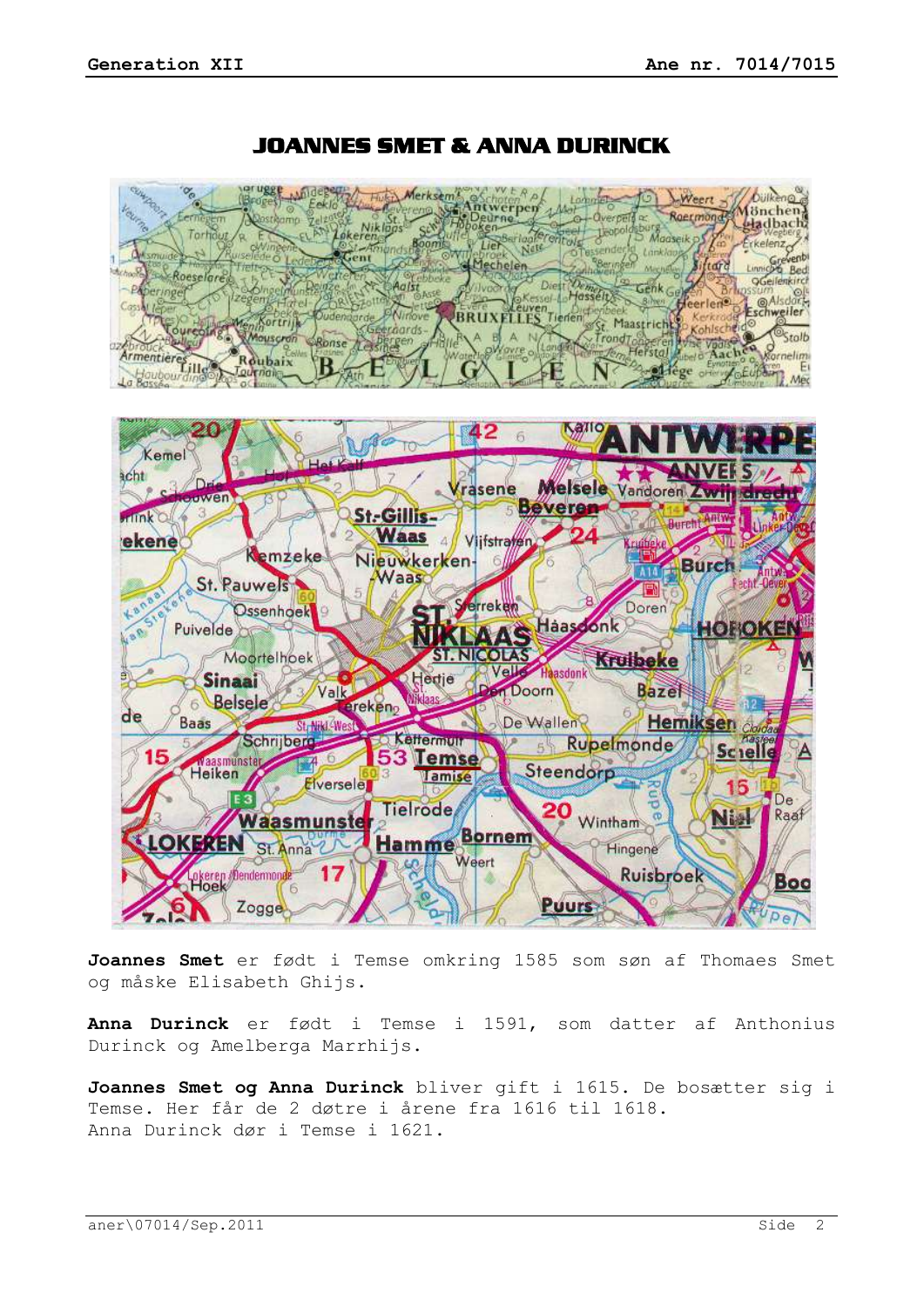### **Joannes Smet og Anna Durinck**

Joannes Smet er vokset op hos sine forældre i Temse i en søskendeflok på 4.

Anna Durinck er vokset op hos sine forældre i Temse i en søskendeflok på 5, heriblandt broderen Jan (måske ane nr. 3544).

Joannes og Anna bliver gift i Temse i 1615, han ca. 30 og hun 24 år gammel. De bosætter sig i Temse. Her får de følgende børn: 1. 1616, 2.jun. - **Maria Smet**. 2. 1618, 29.apr. - Amelberga Smet.

Joannes er landmand i Temse.

Anna Durinck dør i 1621, 30 år gammel.

I årene omkring 1630 er Joannes rådmand i Temse.

Datteren Maria (ane nr. 3507) gifter sig i 1634 med Adrianus Smet (ane nr. 3506). De får følgende 10 børn i Temse: Anna -, Catharina -, Vincentius -, Matthias -, Elisabeth -, Maria -, Amelberga -, Barbara -, Margareta - og Adrianus Smet.

Datteren Amelberga gifter sig i Temse i 1642 med Martinus Staut. De får 5 børn i Temse.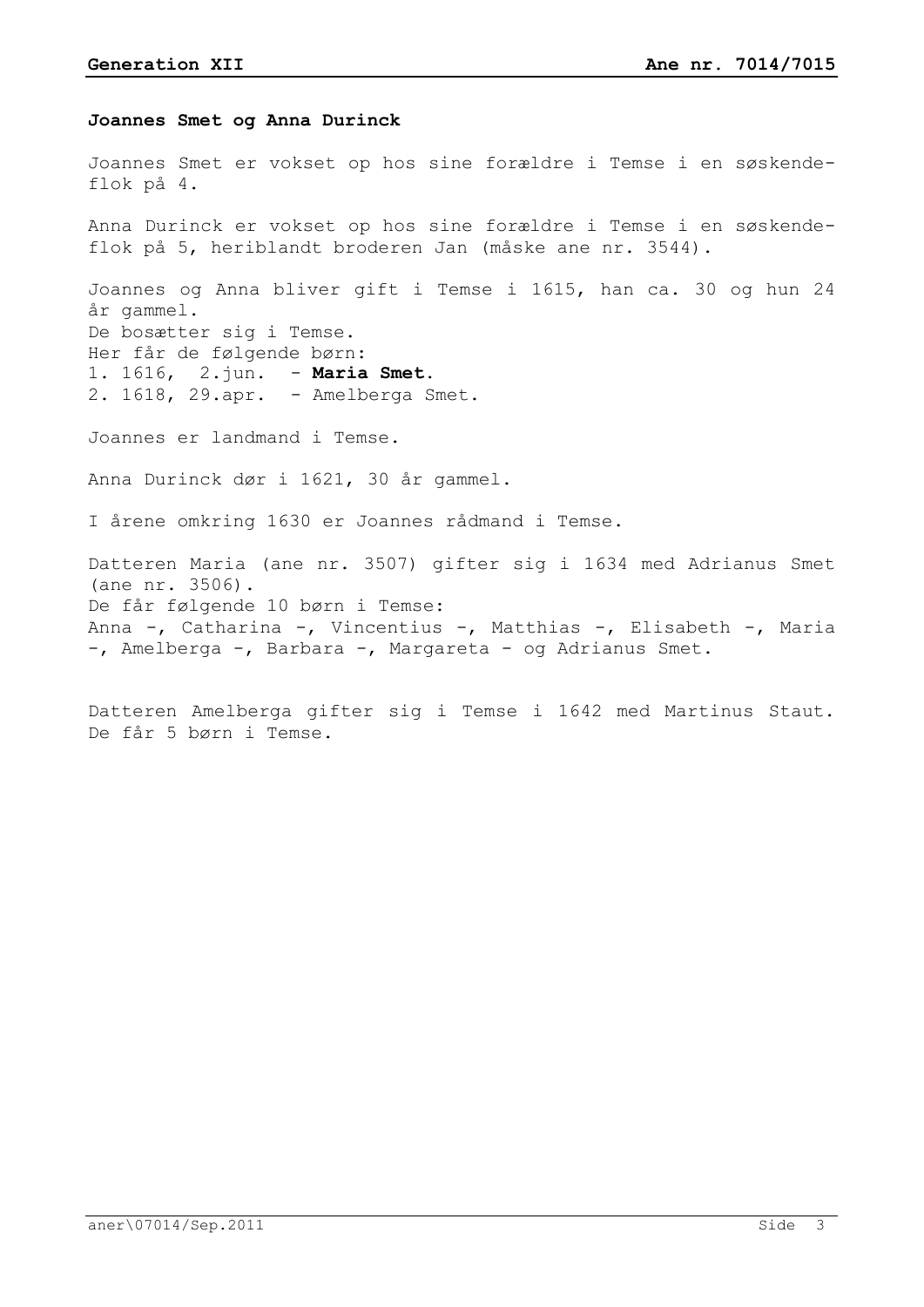# **Kildemateriale**

# Kildemateriale 1: Gilbert Duerinck/Familien Smet

## **III-d**: **Anna DURINCK alias** *Tanneke.*

Born on Sunday June 30, 1591 in Temse. Died before Saturday November 6, 1621 there, aged at most 30 years and 129 days. Daughter of *Anthonius DURINCK* (II-a) and *Amelberga MARRHIJS*.

Anna was married on Wednesday June 17, 1615 in Temse in church, at the age of 23 to **Joannes SMET alias** *Jan* **and** *Hans* (aged approximately 31 years), landbouwer. Born circa 1584 (?). Son of *Thomaes SMET*.

From this marriage:

# **1**: **Maria SMET**.

 Born on Thursday June 2, 1616 in Temse. Sponsors were *Dierick Smet* and *Maria Blocx*. Follows IV-f.

## **2**: **Amelberga SMET**.

 Born on Sunday April 29, 1618 in Temse. Sponsors were *Carel Verstraten* and *Amelke van ?* Follows IV-g.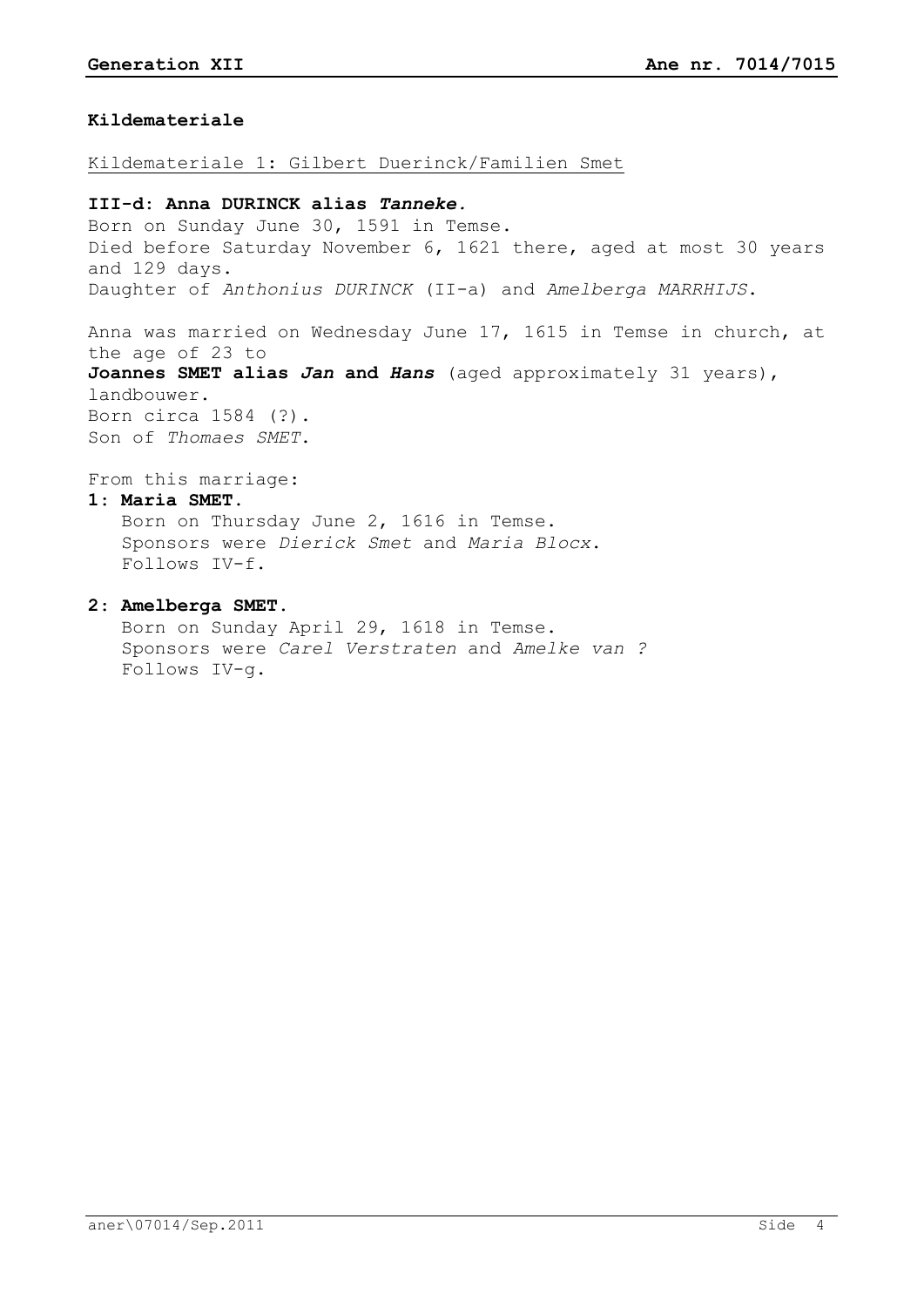Datteren Amelberga: **IV-g** : **Amelberga SMET**. Born on Sunday April 29, 1618 in Temse. Died on Sunday January 26, 1642 there, aged 23 years and 272 days. Daughter of *Joannes SMET* and *Anna DURINCK* (III-d). Amelberga was married to **Martinus STAUT alias** *Merten Stout* **and** *Marten Staudt*. Born on Thursday November 15, 1607 in Temse. Sponsors were *Merten Buytaert* and *Catelijne Waeytack.* Living in bij den Doorn (Temse). Died on Wednesday September 27, 1679 in Temse, aged 71 years and 316 days. Son of *Jan STOUT* and *Pirijne VAN MIEGHEM*. Martinus was married afterwards on Sunday June 1, 1642 in Temse in church, at the age of 34 to **Catharina RUYS** (aged 26 years). Born on Friday May 27, 1616 in Temse (O-Vl) (sponsors were *Cornelis Ruys* and *Maria Meesmans*), died on Thursday September 14,

From this marriage:

**1**: **Jan STOUT alias** *Joannes*. Born on Thursday August 3, 1634 in Temse. Sponsors were *Joannes verElst* and *Maria Stouts*.

1684 in Temse (O-Vl), aged 68 years and 110 days.

# **2**: **Joos STOUT alias** *Judocus*.

 Born on Saturday October 4, 1636 in Temse. Sponsors were *Joanna Durinck* and *Barbara Stauts*.

## **3**: **Bouwen STOUT alias** *Balthasar*.

 Born on Friday June 10, 1639 in Temse. Sponsors were *Adrianus van ...* and *Amelberga Smets*.

#### **4**: **Anna STOUT**.

 Born on Thursday January 16, 1642 in Temse. Sponsors were *Adrianus ...* locum *Joannes van Geyte* and *Joanna van de Velde.* Died on Sunday January 19, 1642 in Temse, aged 3 days.

## **5**: **Adriaan STOUT**.

 Born on Thursday January 16, 1642 in Temse. Sponsors were *Andreas Staut* and *Maria Smets.* Died young on Thursday January 16, 1642 in Temse.